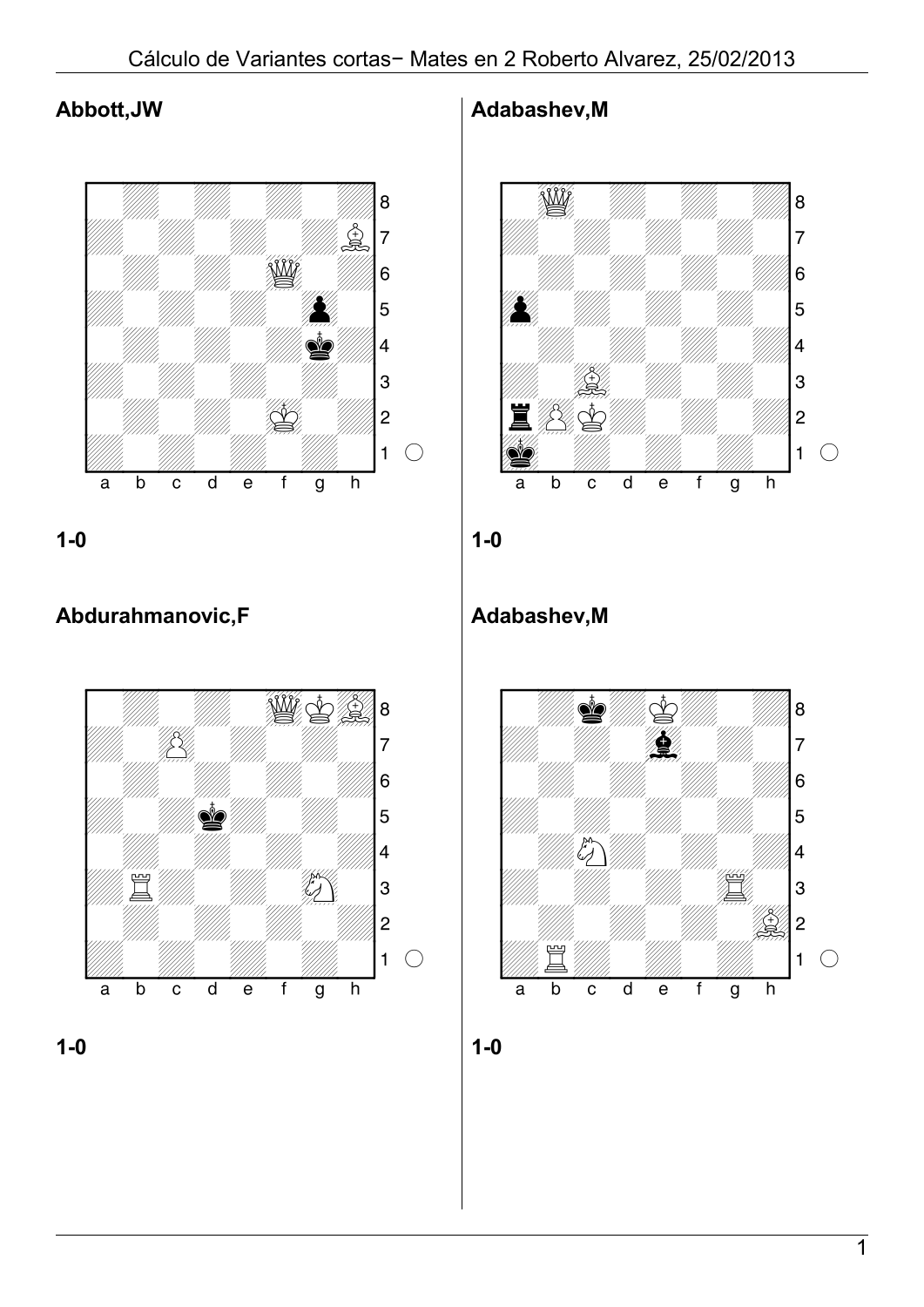**Afek,Y**



**1-0**

# **Agapov,I**





**Aitov,F**



**1-0**

# **Akchurin,M**

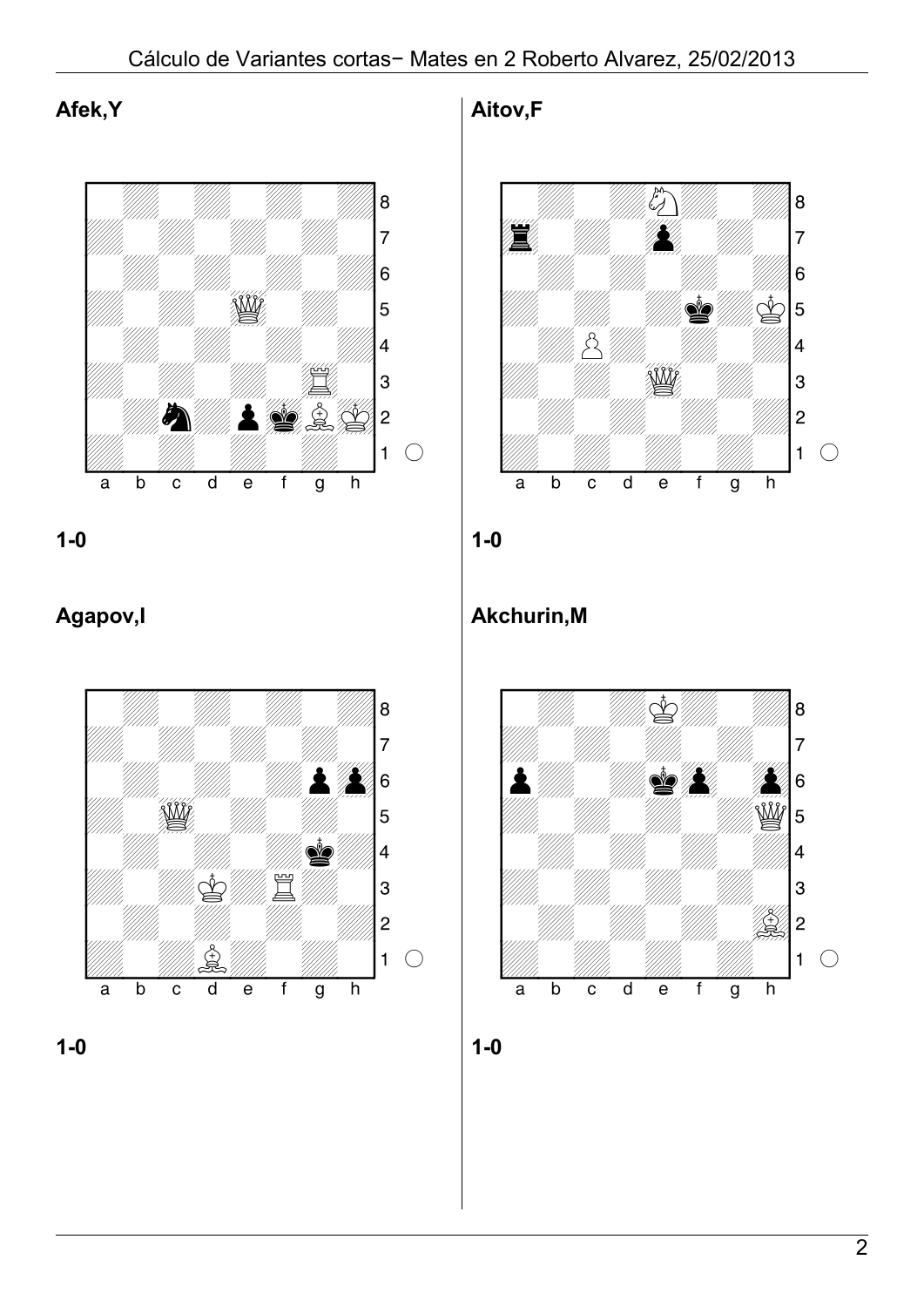### **Alaikov,V**



**1-0**

### **Albasi,M**





### **Albrecht,H**



**1-0**

## **Aliovsadzade,R**

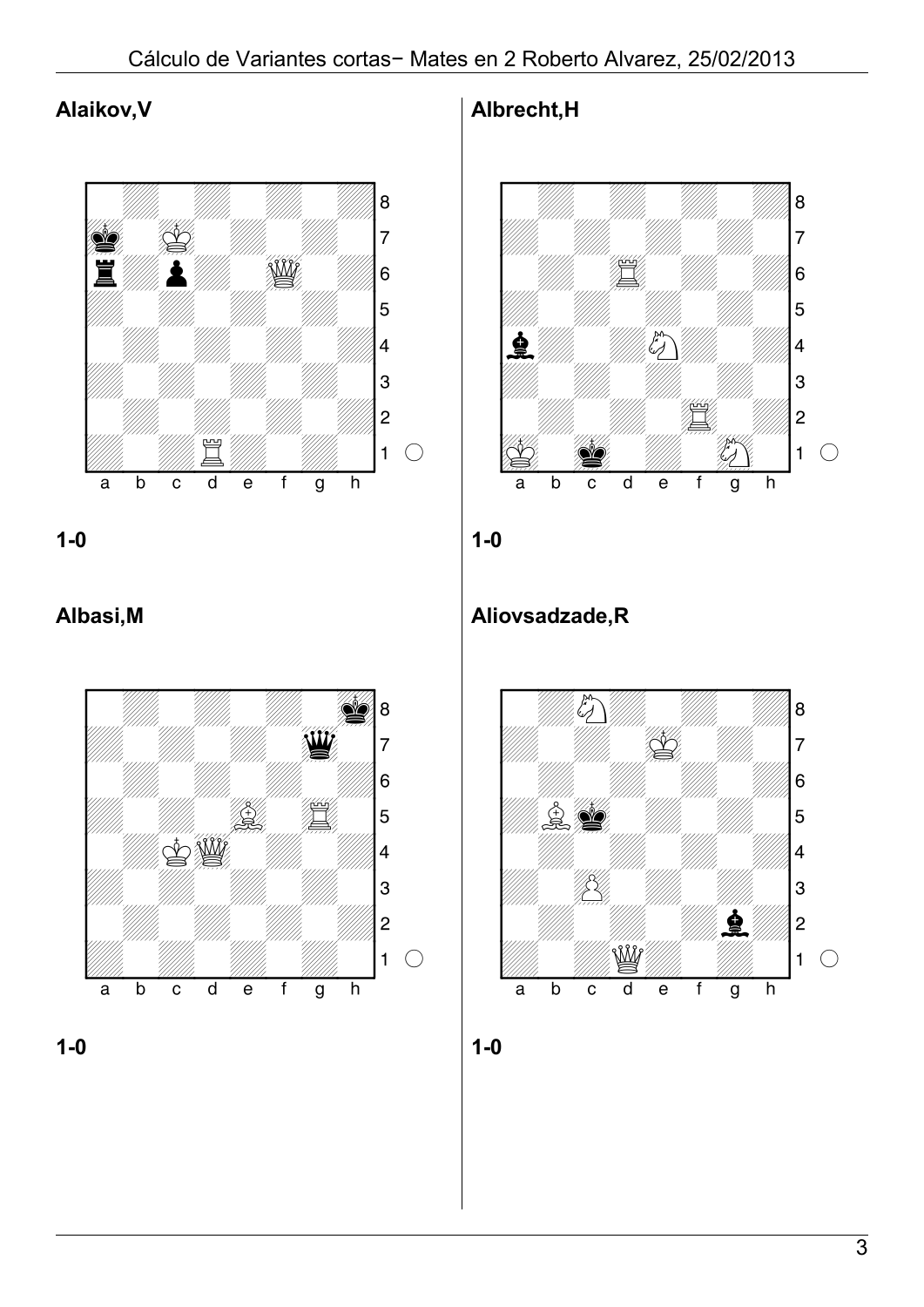**Aliovsadzade,R Vagidov,M**



**1-0**







**Almay,J**





# **Amelung,F**